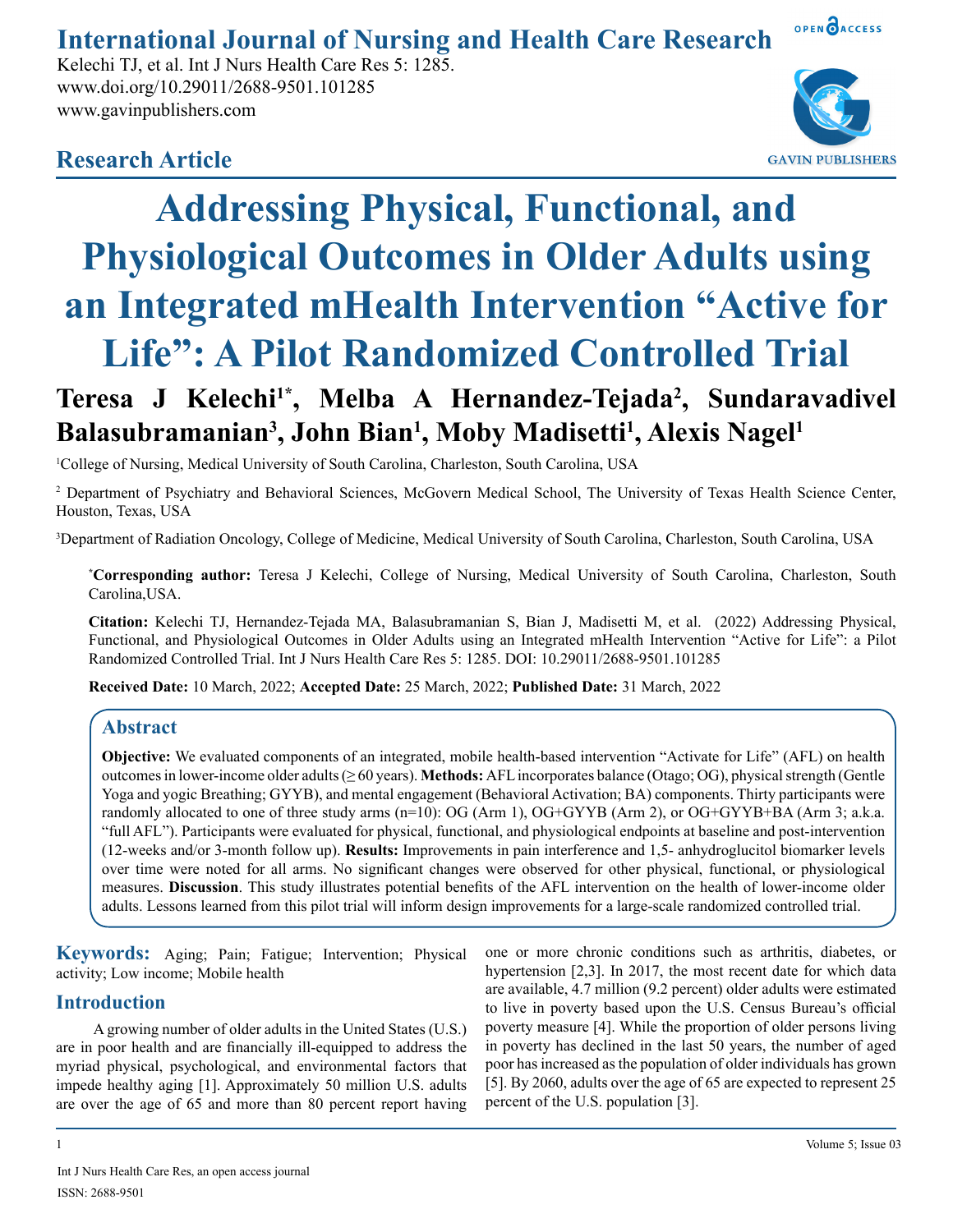Evidence suggests that lower-income, older adults are at higher risk for experiencing debilitating symptoms of pain and fatigue compared to the general population [6,7]. Of the estimated 50 million people in the U.S. who report suffering from chronic pain, a high prevalence (>25 percent) occurs in persons of advanced age who are living near the poverty threshold [8]. Fatigue, which can include both mental and physical qualities, is estimated to occur in approximately one-third of adults over 50 years of age [9]. In a cross sectional study of older, community-dwelling primary care patients, fatigue was associated with worse health and functional status compared to patients not reporting symptoms [10]. Similarly, chronic pain has been linked to restrictions in mobility, depression, and poor perceived health [11], while pain associated with higher fatigue placed older adults at increased risk of dementia, injury from falls, and mortality [12-15]. Chronic pain and fatigue can also accompany, or be exacerbated by, the presence of chronic illness. This can exact a heavy toll on an older person's quality of life, complicating their medical care, ability to manage disease symptoms, or activities of daily living [15].

Non-pharmacological interventions that counter age-related physical and psychological deterioration may be effective for alleviating symptoms of pain and fatigue and enhancing function in older adults. Multi-modal interventions incorporating exercise rehabilitation components were found to be more effective than usual care for decreasing pain and disability among older adults suffering from chronic musculoskeletal disorders [16]. Similarly, moderate intensity exercise programs focusing on daily mobility (i.e., functional walking) and balance produced positive outcomes for preventing falls and improving physical performance in older persons not exhibiting frailty [17,18]. Attention to mindfulness and mental health is another important consideration in older individuals, as late life depression can exert compounding effects on physical health. A recent meta-analysis of randomized controlled trials (RCTs 2008-2018) targeting communitydwelling older adults showed improvements related to fatigue in response to both behavioral and mental health interventions (e.g., meditation, muscle relaxation, yoga, and cognitive behavioral therapy) [19]. Yogic breathing techniques that promote awareness and progressive relaxation can also have positive effects on neurocognition, enhancing perceptions of self-control and promoting pain reduction [20,21]. Finally, behavioral strategies that facilitate supportive interactions and participation in enjoyable activities have also been shown to reduce depression and increase healthy behavior in older adults [22].

Telehealth approaches may be a promising avenue to improve access to interventions that would help alleviate pain and fatigue in lower-income, community dwelling older adults. While studies suggest that non-pharmacological interventions can improve health outcomes in older persons, many such programs are out of reach for those under financial hardship [23]. Telehealth technology that includes mobile health options (mHealth, or "the use of mobile wireless technologies for public health") [24] could help overcome many geographic, logistical, and financial access barriers. More than 90 percent of persons over 60 years old in the U.S. own a personal mobile phone [25] that would permit delivery of medical services, education, clinical instructions, and social engagement [26] to aged individuals within their own homes or healthcare environments. Further, evidence supports the acceptability and benefits of mHealth platforms for enhancing physical and psychosocial health among older persons [27-29]. Telehealth can also be easily adapted to integrated models that address specific challenges important for achieving optimal patient outcomes.

The purpose of this pilot study was to generate preliminary data on the effects of a physical / behavioral, mHealth-delivered intervention *"Activate for Life"* (AFL) for improving pain and fatigue symptoms in lower-income older adults. AFL incorporates three evidence-based components that promote self-management of pain and fatigue symptoms: Otago (OG) for Balance Training, Gentle Yoga and Yogic Breathing (GYYB) for muscle strengthening and mindfulness guidance, and Behavioral Activation (BA) that addresses affective state and motivation.

These three evidence-based components were evaluated on:

- 1) physical (e.g., pain intensity, fatigue, and pain medications use),
- 2) functional (walking, balance)
- 3) physiological (cortisol and 1,5-anydroglucitol biomarkers of stress) outcomes.

#### **Materials and Methods**

#### **Setting and participants**

Participants in this study were lower-income older adults  $( \geq 60 \text{ years})$  living in either subsidized housing facilities or their own homes. Subsidized facilities included those under nonprofits such as the Humanities Foundation and Housing and Urban Development programs located in urban and suburban communities in South Carolina. Recruitment occurred through flyers placed in the housing facilities and through word of mouth. Inclusion criteria for study participants were: English-speaking; male or female adults aged 60 years or more; meeting the criteria for lower-income status in the State of South Carolina  $( \leq 150$  percent of the official poverty threshold); ambulatory; reporting pain and fatigue (measured using the PROMIS Pain Interference short form 6b, the PROMIS Pain Behavior short form 6a, and the PROMIS Fatigue short form 6a); had access to the Internet; and willing to utilize a tablet device for delivery of study information and data collection (e.g., blood pressure monitoring). Excluded from the study were older adults who had significant cognitive impairment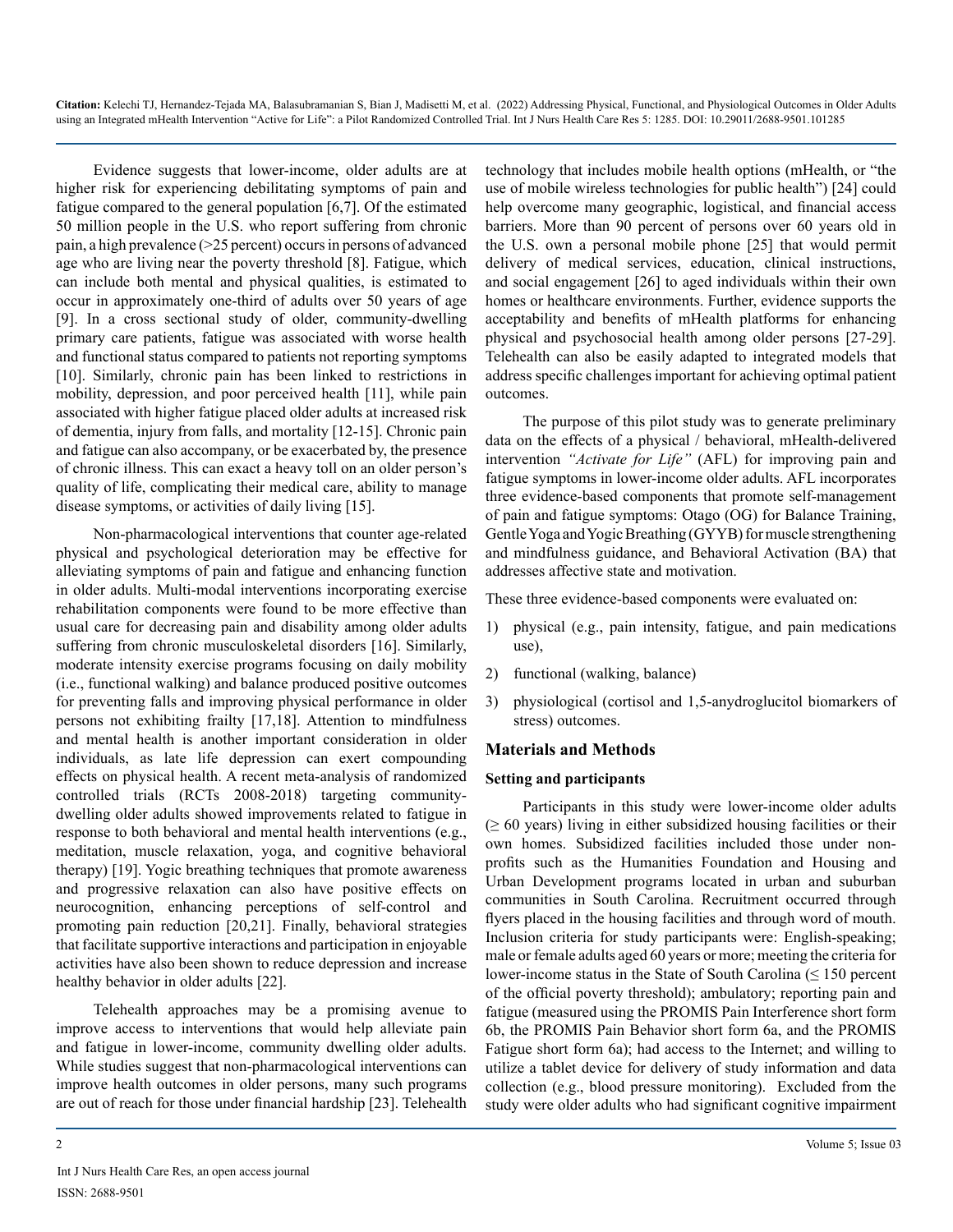or dementia (a score between 0-2 as measured by the Mini-Cog); who were unable or unwilling to give consent; who had a physical disability resulting in an inability to ambulate 150 feet, with or without the assistance of another individual or assistive device; or who were unable to operate the provided tablet device. Those meeting all eligibility requirements were enrolled in the study. All baseline questionnaires were administered electronically using the tablet after obtaining written informed consent from all study participants.

#### **Study Design**

For this 12-week pilot trial, we employed a randomized trial design and 3x2 repeated measures (intervention x time, preintervention vs post-intervention) approach to compare outcomes among participant groups in Arm 1 (OG), Arm 2 (OG + GYYB), and Arm 3 ( $OG + GYYB + BA$ ; all three components together comprise the "full AFL" intervention). We originally specified 3 assessment time points that were pre-intervention, post-intervention at week 12, and post-intervention at 3-month follow-up (24 weeks from baseline). Written informed consents were obtained from all study participants. After signing the informed consent document, participants ( $N = 30$ ) were randomly allocated to one of the 3 study arms using the Research Electronic Data Capture (REDCap) application. Study data were obtained at baseline, post-intervention (12-weeks), and at 3-month follow-up (Figure 1). This study design was approved on June 5, 2018 by the Medical University of South Carolina (MUSC) Institutional Review Board (approval #Pro00076835) and registered at ClinicalTrials.gov (identifier NCT03853148) released February 22, 2019. Recruitment and enrollment commenced March 2019 and the study was completed August 2020 when the final participant completed the 3-month follow-up.



**Figure 1:** Flow diagram of the pilot randomized trial that included three study arms of participants receiving Otago (OG) alone or in combination with Gentle Yoga and Yogic Breathing (GYYB) and Behavioral Activation (BA) Intervention Components.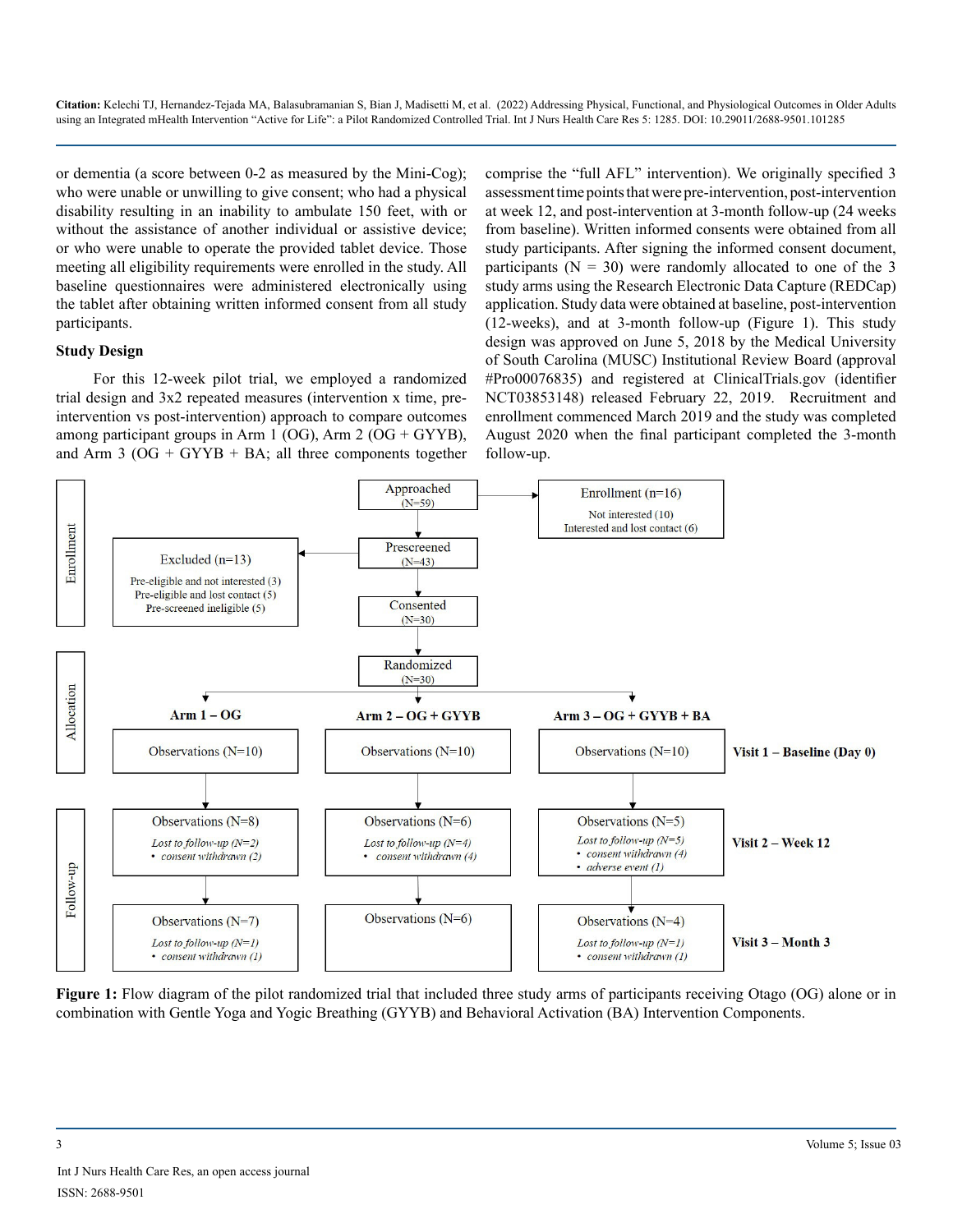**Randomization:** In this small pilot trial, we recruited participants from three different sites to avoid cross-contamination of study groups. A computer-generated randomization scheme designed by our statistician (J.B.) was used by the study coordinator to randomly assign enrolled patients documented in the REDCap study database to one of the three arms, each of which received equal numbers of participants ( $n = 10$ ). This trial was not powered to test or confirm hypotheses; rather, these analyses were considered hypothesis generating and descriptive.

### **Procedures**

The study coordinator contacted each participant to set up a home visit for obtaining written informed consent and enrollment. After randomization, participants were allocated in a concealed manner (i.e., participants did not know to which of the three study arms the others were assigned), were oriented to study procedures, and baseline demographic, physical, functional, and physiological data were collected by the study coordinator. There were no more than 2 personnel directly involved with participants at any given time: the study coordinator, who followed participants in all 3 study arms, and a behavioral therapist who administered the AFL intervention to participants in Arm 3. The principal investigator (T.K) provided study oversight for study personnel who were blinded to study assignment. The mHealth application used in this study was developed under the MUSC Technology Applications Center for Healthful Lifestyles (TACHL) and designed for use on a tablet device. The application guided participants through OG and GYYB programs. Participants also used the application to log daily study activities and provide responses to questions regarding levels of pain, fatigue, exercise, and use of medications taken for pain. Additionally, the application collected pulse and blood pressure (BP) data from a wearable tracking Bluetooth® connected device (Garmin, Olathe, Kansas, USA).

**Otago:** OG is an evidence-based muscle strengthening and balance retraining program endorsed by the Centers for Disease Control as an effective fall intervention program [30]. The OG program (Arms 1, 2, and 3) encompasses a series of 17 warm-up exercises followed by additional exercises such as walking heal-to-toe, backwards, in a figure eight pattern, and side stepping to improve strength and balance. OG videos were embedded in the mHealth application and participants were instructed to follow along. Participants were also encouraged to perform the full set of exercises at least five times per week over the 12-week study period using a cane, chair, or table as needed for stability and safety.

**Gentle Yoga and Yogic Breathing:** The GYYB component (Arms 2 and 3) was designed by a study team member (S.B.) who is certified by the International Association of Yoga Therapists. The goal of the GYYB component is to improve overall flexibility, bodily control, and mindfulness in movements for older persons with limited mobility based on principles of integral yoga [31]. The study team previously developed a one-hour GYYB video reviewing: 1) yoga postures that participants could practice sitting on a chair while watching the video on their tablet devices (30 minutes) followed by 2) yogic breathing exercises (30 minutes) [32,33]. Participants were encouraged to perform GYYB daily for 12 weeks.

**Behavioral Activation:** BA (Arm 3 only; a.k.a. the "full AFL" intervention) incorporates structured strategies for increasing patients' engagement in values-based, social, and healthy activities, such as interacting with supportive family and friends, that are likely to produce reinforcement in the natural environment [34]. Daily planners and worksheets are used in conjunction with talk therapy to identify, plan, and rate behaviors that are easily incorporated into daily activities. Participants in Arm 3 began with a weekly self-monitoring of activities and recorded these via hand-written study logs. These data served as a foundation to orient the participant to the quality and quantity of his or her day-to-day activities. These participants were also scheduled to meet with a Master's-prepared behavioral therapist every other week over the course of the 12-week study course (n=5 visits) via Vidyo [visual communication software (Enghouse, Hackensack, NJ)]. During the baseline assessment, the behavioral therapist reviewed with the participant their general values and examples of specific behaviors that would 'demonstrate' each value. A list of demonstrable behaviors was compiled and used to generate 10 to 20 highly defined, value-based, reinforcing activities. These were then combined with activities outlined in the OG and GYYB components to generate a "master list" of activities for the AFL intervention. At each visit, the participant and therapist would tailor and discuss values-based activities that needed to be completed. The goal was for each participant to complete activities within the two days following their session conducted with the behavioral therapist.

**Measures:** Physical outcomes were pain and fatigue measured with Patient Reported Outcome Measurement Information System (PROMIS) instruments obtained from the NIH Toolbox® for Assessment of Neurological and Behavioral Function (NIH Toolbox) [35-37]. For self-reported pain, we used PROMIS Pain Interference 6b (6 items - consequences of pain on one's life), Pain Intensity 3a (3 items-how much one hurts), and Pain Behavior 6a (6 items – verbal and nonverbal actions that indicate one is experiencing pain) short forms incorporating 5-point Likert scales that allow participants to rate their symptoms over the prior sevenday period. The PROMIS Fatigue 6a form encompasses 6 items that assess the experience of fatigue and interference on daily activities [38]. All instruments have well-established psychometric properties for use in older adults [39,40]. Raw scores are converted to t-scores with a mean of 50 and a standard deviation of 10 and are normalized to the general U.S. population [36]. Higher scores indicate more severe symptoms. An 11-point numeric rating scale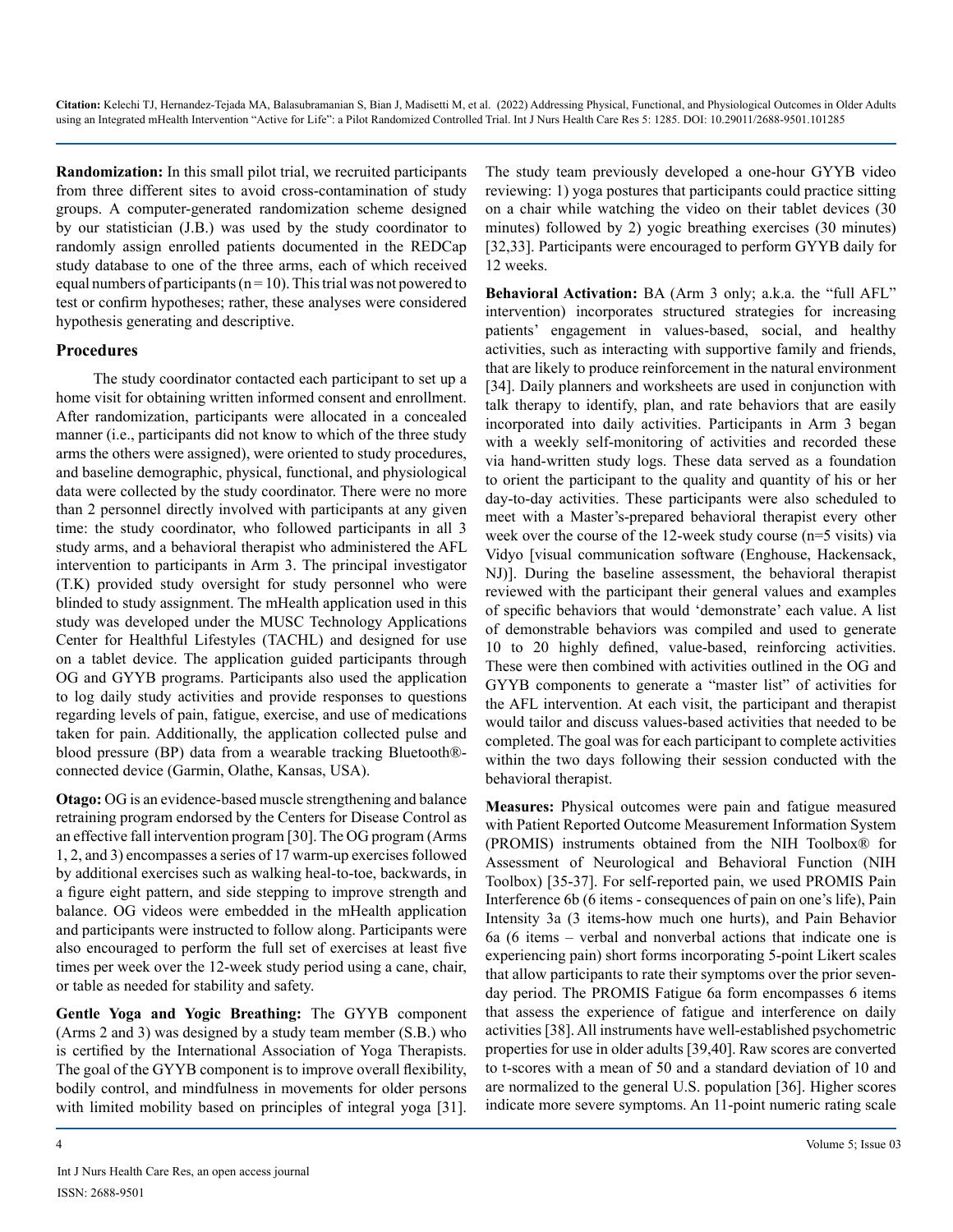(0-10, with 10 indicating the highest possible level of pain) was also used to assess daily pain levels and data were recorded through the tablet-based mHealth application. Pain medication usage was also evaluated and monitored via the mHealth app.

Functional outcomes were measured using the 10-item PROMIS Physical Function 10b instrument that assesses sitto-stand, walking, and balance abilities as well as self-reported physical abilities including mobility, upper and lower extremity strength, core strength, and activities of daily living [41,42]. Lower scores on the 10b form indicate a greater degree of impaired function. Additionally, the two-minute walk test was used to measure walking distance in feet over a timed two-minute period [43]. The 30-second (s) chair test [44] was used to measure lower body strength by counting the number of times an individual can transition from a full seated to a full standing position after 30 s have elapsed. Balance was assessed using the Berg Balance Scale, which includes 14 tests (e.g., sit-to-stand, standing on one leg, stepping over obstacles). Each task is worth 0-2 points. Higher scores indicate better balance and lower fall risk [45,46]. Resting BP, post BP, and pulse were measured both before and after the 30-s chair test using a BP device attached to the tablet.

Physiological measures included salivary cortisol and 1,5-anhydroglucitol (AG) biomarker levels. Cortisol is an indicator of hypothalamus-pituitary-adrenal (HPA) axis activity that represents the dominance of the sympathetic nervous system (i.e., a measure of psychosomatic stress) [47]. Aging is associated with increased levels of salivary cortisol [48]. 1,5-AG is a biomarker for glycemic metabolism and is reduced with age [49]. Clinical and preclinical studies suggest exercise could enhance 1.5-AG [50]. For measurement of biomarkers, saliva was collected upon rising in the morning through passive drooling into a sterile tube. Cortisol (Invitrogen, Catalog Number EIAHCOR) and 1,5-AG (MyBioSource, Catalog Number MB723128) were analyzed by ELISA in single batches (two technical replicates per sample)

using commercially available reagents. Cortisol reference values were: 3.7-9.5 ng/mL (morning), 1.2-3.0 ng/mL (noon), 0.6-1.9 ng/mL (evening), 0.4-1.0 ng/mL (bedtime). The normal reference value for  $1,5$  AG is  $\geq 14.0$   $\mu$ g/ml.

**Data Analysis:** Data were analyzed using IBM SPSS Version 26.0. Descriptive analysis was conducted for each outcome variable within each of the three intervention arms as well as across the full study sample. Repeated measures analysis of variance (ANOVA) was used to determine significant differences in outcomes between groups and effect size via Partial Eta<sup>2</sup> is presented (Supplemental Material). Due to the high proportion of missing data (about 43 percent), a single post-intervention measurement value was determined for each measure based on either the week 12 observation, the 3-month follow-up observation, or, if data were present for both, the average between the two time points. This method was considered more conservative than conducting mean substitution. Differences were considered statistically significant for  $p$ -values  $\leq 0.05$ .

#### **Results**

Among the 59 older persons invited to participate in the study, 30 were consented and enrolled. Baseline demographic characteristics of the study population are summarized in Tables 1 and 2. The majority of participants (mean age  $= 70.6$  years) were retired (63 percent), Black, and female. Retention rates were lowest for Arm 3 at Visit 2 (week 12, or study completion; 50 percent) and Visit 3 (3-month follow-up; 40 percent) (Figure 1). Consistent with the pilot nature of this study, data trends were analyzed for each group to generate a preliminary picture of intervention effects. Changes in physical, functional, and physiological measures were not found to be statistically significant across groups or over time (Tables S1-15 in Supplemental Data). Results from this study will inform power estimates for a future RCT investigating AFL efficacy in a larger study population.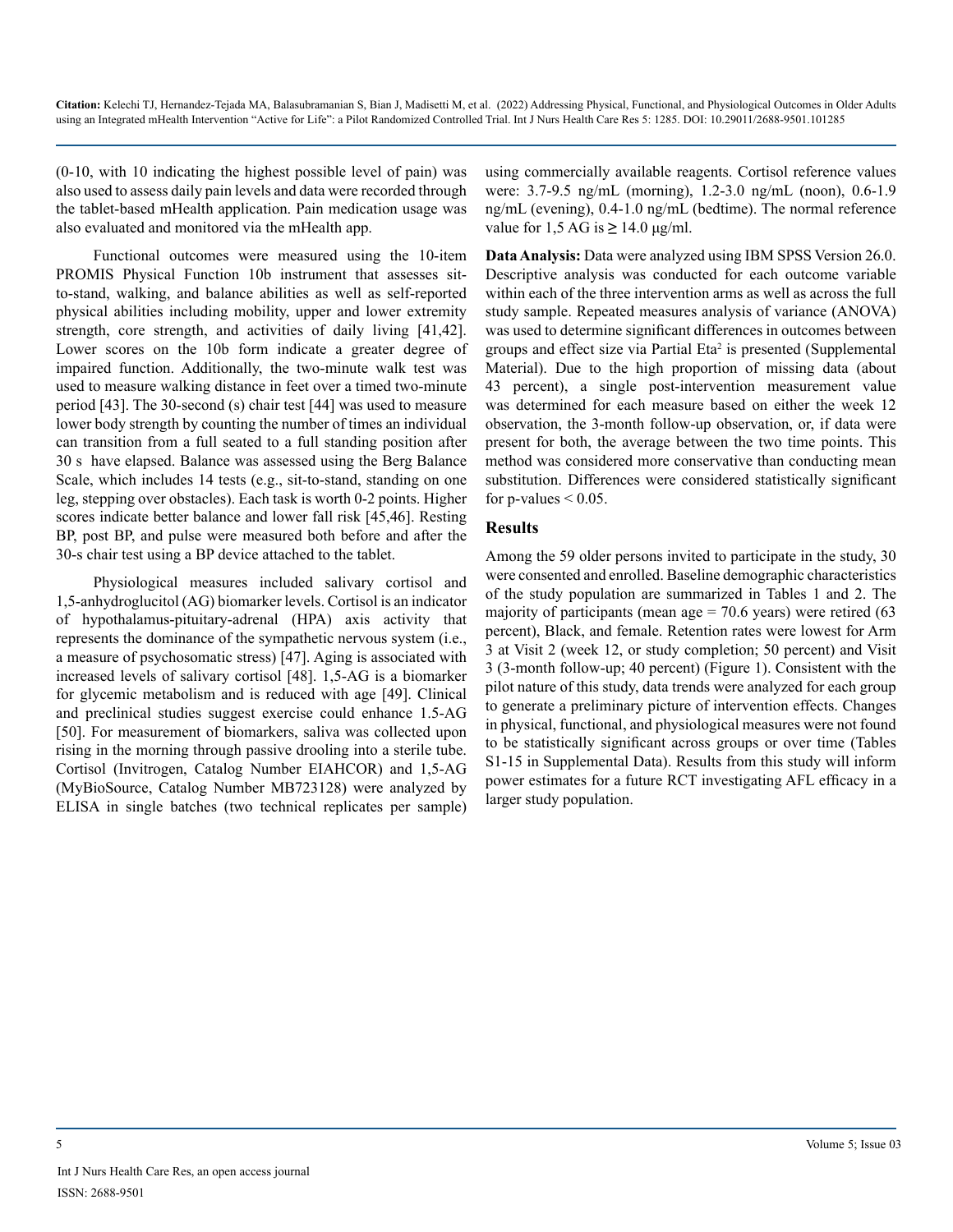|                       | Arm 1<br>$n = 10$ |           | Arm 2<br>$n = 10$ |           | Arm 3<br>$n = 10$ |           | <b>Total</b><br>$N = 30$ |           |
|-----------------------|-------------------|-----------|-------------------|-----------|-------------------|-----------|--------------------------|-----------|
| Variable              | M                 | <b>SD</b> | M                 | <b>SD</b> | M                 | <b>SD</b> | M                        | <b>SD</b> |
| Age (years)           | 73.4              | 5.6       | 68.5              | 7.5       | 69.8              | 5.4       | 70.6                     | 6.4       |
| Body<br>mass<br>index | 34.7              | 5.7       | 29.7              | 7.5       | 34.3              | 6.7       | 32.9                     | 6.8       |

**Table 1:** Participant Mean Age and Body Mass Index at Enrollment M = mean; SD = Standard deviation.

|                                 |                | Arm <sub>2</sub><br>Arm 1<br>$n = 10$<br>$n = 10$ |                | Arm <sub>3</sub><br>$n = 10$ |                  | <b>Total</b><br>$N = 30$ |                |         |
|---------------------------------|----------------|---------------------------------------------------|----------------|------------------------------|------------------|--------------------------|----------------|---------|
| Variable                        | $\mathbf n$    | Percent                                           | $\mathbf n$    | Percent                      | $\mathbf n$      | Percent                  | n              | Percent |
| <b>Sex</b>                      |                |                                                   |                |                              |                  |                          |                |         |
| Male                            | $\overline{3}$ | 0.30                                              | $\overline{3}$ | 0.30                         | $\overline{3}$   | 0.30                     | 9              | 0.30    |
| Female                          | $\tau$         | 0.70                                              | $\overline{7}$ | 0.70                         | $\boldsymbol{7}$ | 0.70                     | 21             | 0.70    |
| Race                            |                |                                                   |                |                              |                  |                          |                |         |
| White                           | 5              | 0.50                                              | 5              | 0.50                         | $\overline{2}$   | 0.20                     | 12             | 0.40    |
| African American/Black          | 5              | 0.50                                              | 5              | 0.50                         | 8                | 0.80                     | 18             | 0.60    |
| Ethnicity                       |                |                                                   |                |                              |                  |                          |                |         |
| Not Hispanic or Latino          | 10             | 1.00                                              | 10             | 1.00                         | $10\,$           | 1.00                     | 30             | 1.00    |
| <b>Education</b>                |                |                                                   |                |                              |                  |                          |                |         |
| Grade 12 or less                | $\overline{3}$ | 0.30                                              | $\mathbf{1}$   | 0.10                         | $\overline{3}$   | 0.30                     | $\tau$         | 0.23    |
| High school diploma             | $\mathbf{1}$   | 0.10                                              | $\mathfrak{Z}$ | 0.30                         | $\overline{2}$   | 0.20                     | 6              | 0.20    |
| Some College or More            | 6              | 0.60                                              | 6              | 0.60                         | 5                | 0.50                     | 17             | 0.57    |
| Employment                      |                |                                                   |                |                              |                  |                          |                |         |
| Disabled                        | $\mathbf{1}$   | 0.10                                              | $\overline{3}$ | 0.30                         | $\overline{3}$   | 0.30                     | $\tau$         | 0.23    |
| Retired                         | $\,8\,$        | 0.80                                              | 6              | 0.60                         | 5                | 0.50                     | 19             | 0.63    |
| *Other                          | $\mathbf{1}$   | 0.10                                              | $\mathbf{1}$   | 0.10                         | $\overline{2}$   | 0.20                     | $\overline{4}$ | 0.13    |
| <b>Medication</b> use           |                |                                                   |                |                              |                  |                          |                |         |
|                                 | 5              | 0.50                                              | 8              | 0.80                         | 5                | 0.50                     | 18             | 0.60    |
| Antihypertensive<br>Cholesterol | 6              | 0.60                                              | 5              | 0.50                         | 8                | 0.80                     | 19             | 0.63    |
| Diabetes<br>Pain                | $\overline{4}$ | 0.40                                              | $\overline{4}$ | 0.40                         | $\overline{2}$   | 0.20                     | 10             | 0.33    |
|                                 | $\tau$         | 0.70                                              | $\overline{4}$ | 0.40                         | $\mathfrak{Z}$   | 0.30                     | 14             | 0.47    |

**Table 2**: Participant Demographics and Other Characteristics \*Employment category Other: Keeping House, Working Now.

**Physical Outcomes:** Over the study period, participants in Arms 1 and 2 reported more instances of pain and pain medication usage compared to Arm 3 reported through the mHealth tablet application. While mHealth data for Arm 1 and Arm 2 are consistent with elevated PROMIS Pain Intensity scores at all study visits (and slight increase on the post-intervention) (Table 3), pain level trends in Arm 3 remained unchanged. Pain Behavior, Pain Interference and Pain Intensity scores remained relatively stable from baseline to post-intervention for all Arms (Table 3). Although PROMIS Fatigue score changes were not statistically significant, there was a slight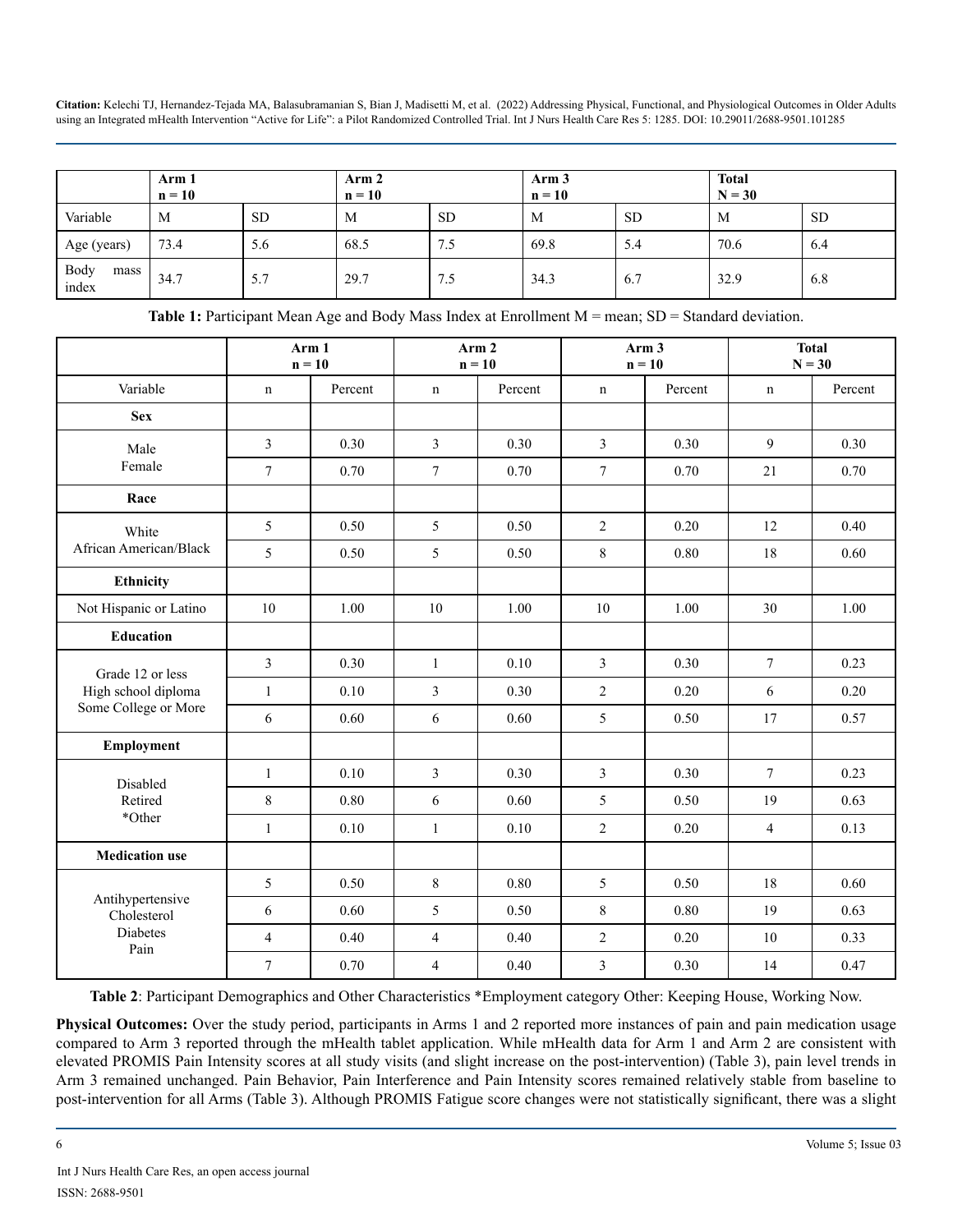|                   |     |              | <b>Baseline</b> | <b>Post-intervention</b> |      |      |
|-------------------|-----|--------------|-----------------|--------------------------|------|------|
| Variable          | Arm | N            | M               | <b>SD</b>                | M    | SD.  |
|                   |     | $\Omega$     | 45.85           | 7.4                      | 49.1 | 7.7  |
| Pain Intensity    |     | h            | 42.5            | 11.3                     | 45.3 | 7.1  |
|                   |     |              | 46.1            | 7.1                      | 46.6 | 5.5  |
|                   |     | 8            | 47.1            | 7.3                      | 46.2 | 5.8  |
| Fatigue           | ◠   |              | 46.9            | 16.2                     | 47.7 | 8.6  |
|                   |     |              | 46.8            | 8.7                      | 50.8 | 10.6 |
| Pain Interference |     |              | 54.7            | 6.4                      | 52.1 | 7.2  |
|                   |     | h            | 56.1            | 11.2                     | 51.1 | 11.2 |
|                   |     | 4            | 54.4            | 4.3                      | 53.3 | 8.3  |
| Pain Behavior     |     |              | 55.2            | 4.6                      | 55.9 | 5.8  |
|                   | ◠   | <sub>b</sub> | 55.4            | 5.3                      | 53.2 | 11.4 |
|                   |     |              | 54.2            | 3.5                      | 57.3 | 5.2  |

increase in Arm 3 over time. Observations for these outcome variables are consistent with the total mean score for PROMIS measures in older adults  $(50 \pm 10)$ .

**Table 3**: Physical Outcomes M=mean; SD=standard deviation.

**Functional Outcomes:** Functional measures were assessed at baseline and post-intervention using the PROMIS Physical Function short form 10b, 2-minute walk test, 30-s chair test, and Berg Balance Scale (Table 4). We also analyzed systolic and diastolic BP readings and pulse measures collected through the tablet application. Scores remained relatively stable and non-significant changes were observed for all arms in PROMIS Physical Function scores and performance in the 2-minute walking test. On the whole, post-intervention resting and 30 second BP and pulse measures were stable and no significant changes were observed. There were significant, positive improvements between baseline and post-intervention in all Arms with regards to balance (see table S12). Our findings for 2-minute walking distance are consistent with those consolidated from a meta-analysis of 4 studies that reported walk test distance weighted means of 535.1 (SD  $= 16.7$ ) feet for males and 493.1 (SD = 4.3) feet for females between 70 - 79 years of age [43]. Our findings across the 2 measurement periods were well below those averages for all three Arms. There were no clinically meaningful changes noted in any group.

|                           |                |                |       | <b>Baseline</b> | Post-intervention |           |  |
|---------------------------|----------------|----------------|-------|-----------------|-------------------|-----------|--|
| Variable                  | Arm            | N              | M     | <b>SD</b>       | M                 | <b>SD</b> |  |
| Physical function         |                | 7              | 43.9  | 10.8            | 42.9              | 6.8       |  |
|                           | $\overline{2}$ | 5              | 41.9  | 7.5             | 38.8              | 9.0       |  |
|                           | 3              | 4              | 46.5  | 5.9             | 45.0              | 8.0       |  |
|                           |                | $\overline{7}$ | 307.3 | 81.0            | 289.9             | 63.9      |  |
| 2-minute walk test (feet) | $\overline{2}$ | 5              | 333.6 | 122.6           | 340.4             | 125.6     |  |
|                           | 3              | 4              | 359.0 | 102.2           | 335.0             | 118.0     |  |
| Berg Balance Scale        |                | 6              | 48.7  | 5.7             | 50.5              | 4.6       |  |
|                           | $\overline{2}$ | $\overline{c}$ | 45.5  | 2.1             | 50.0              | 1.4       |  |
|                           | 3              | $\overline{c}$ | 48.5  | 2.1             | 53.0              | 2.4       |  |
| 30-s chair test           |                | $\overline{7}$ | 145.1 | 28.6            | 131.3             | 15.8      |  |
|                           | $\overline{2}$ | 5              | 121.2 | 10.3            | 135.4             | 6.7       |  |
| Resting BP (systolic)     | 3              | 4              | 135.3 | 16.1            | 136.3             | 5.7       |  |
| 30-s chair test           |                | 7              | 85.3  | 11.5            | 80.6              | 7.1       |  |
|                           | $\overline{2}$ | 5              | 77.0  | 5.6             | 81.0              | 7.7       |  |
| Resting BP (diastolic)    | 3              | 4              | 75.3  | 2.9             | 80.5              | 9.9       |  |
| 30-s chair test           |                | $\overline{7}$ | 74.1  | 9.7             | 76.3              | 15.0      |  |
|                           | $\overline{2}$ | 5              | 69.4  | 7.8             | 68.8              | 12.0      |  |
| Resting pulse             | $\overline{3}$ | 4              | 75.0  | 14.4            | 75.3              | 11.7      |  |
| 30-s chair test           |                | 6              | 145.0 | 36.0            | 136.0             | 16.0      |  |
|                           | $\overline{2}$ | 5              | 133.4 | 9.1             | 131.8             | 14.5      |  |
| Post BP (systolic)        | $\mathfrak{Z}$ | 4              | 144.8 | 15.6            | 153.5             | 19.7      |  |
| 30-s chair test           |                | 6              | 81.0  | 15.6            | 81.0              | 11.0      |  |
|                           | $\overline{2}$ | 5              | 76.8  | 10.6            | 75.8              | 9.9       |  |
| Post BP (diastolic)       | 3              | 4              | 74.8  | 4.2             | 79.0              | 1.8       |  |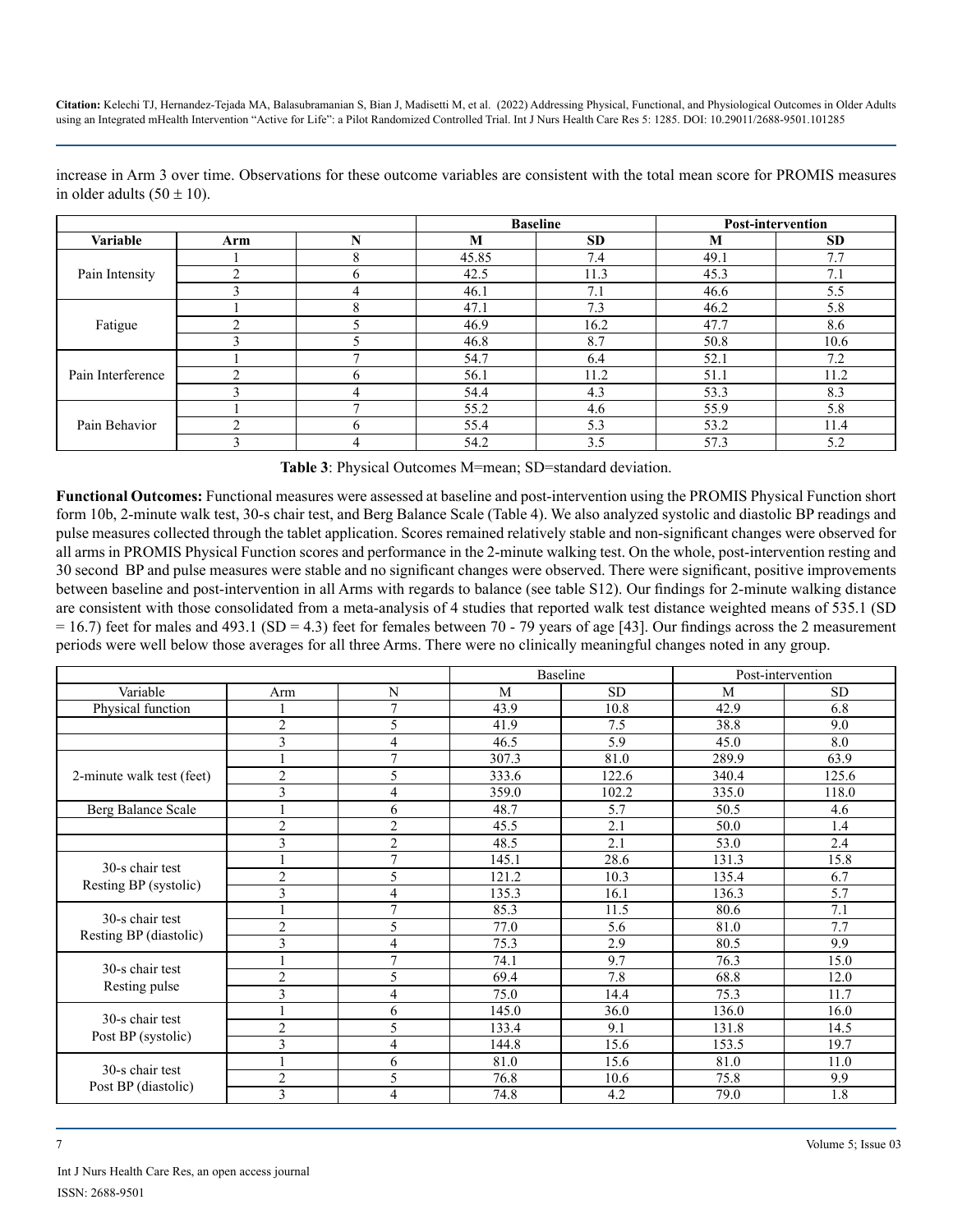| $30 - 9$      |  | $\sim$ $\sim$<br>ے. دہ | $\sim$ $-$<br>$\overline{1}$ | $\sim$<br><i></i> . | 1 J .J |
|---------------|--|------------------------|------------------------------|---------------------|--------|
| test<br>chair |  | - -<br>T.U             | $\sim$<br>10.0               | 76<br>0.U           |        |
| Post pulse    |  | 700<br>$^{\prime}$ 0.0 | $21 -$<br><u>.</u>           | $\sim$<br>∪…∪       | .      |

**Table 4**: Functional Outcomes BP; blood pressure; M = Mean; SD = Standard Deviation.

**Physiological Outcomes:** By the end of the study, Arm 2 demonstrated slightly decreased levels of cortisol compared to baseline whereas Arm 1 and Arm 3 showed no change or a slight increase respectively, although not of these trends were statistically significant (Table 5). 1,5-AG levels decreased comparatively across all 3 Arms despite not being statistically significant between and within groups over the intervention time-course and were above the normal reference value of 14.0 μg/ml.

|                         |     | <b>Baseline</b> |                 | <b>Post-intervention</b> |            |
|-------------------------|-----|-----------------|-----------------|--------------------------|------------|
| Variable                | Arm | 1V.             | <b>SD</b>       | 1VI                      | SD         |
| Cortisol (ng/mL)        |     |                 | 2.5             | $\sim$<br>5.0            |            |
|                         |     | ر. ر            | $\mathcal{L}$ . | $\sim$<br>$\overline{a}$ | $\sim$     |
|                         |     |                 | ے.د             | ۔ ب                      |            |
| $1,5$ -AG ( $\mu$ g/mL) |     | 36.6            | 19.5            | 31.3                     |            |
|                         |     | 26.1            | $\cdot$ C       | 20.7                     | $\angle 0$ |
|                         |     | 30.6            | 13.7            | 26.7                     |            |

**Table 5:** Physiological Outcomes M = Mean; SD = Standard Deviation.

Finally, repeated measures analysis was conducted for each of the variables presented above to compare effects of intervention over time (Supplemental files). No significant effects and/or interactions were observed.

#### **Discussion**

The primary goal of this study was to derive preliminary signals of efficacy for AFL intervention components on physical, functional, and physiological outcomes in lower income older adults. These data will drive power estimates for future investigations evaluating the efficacy of the AFL ( $OG + GYYB +$ BA) intervention on physical health and function in a larger study population. Towards this end, we separately tested each component, positing that the integrated intervention would drive significant participant improvements related to the 3 main outcomes over the 12-week study period. To the best of our knowledge, there are no prior published studies in which the efficacy of a physical / behavioral mHealth intervention on measures of pain and fatigue in lower-income older adults have been evaluated.

After delivery of the intervention, our results did show significant, positive improvements in all arms with respect to balance probably related to the Otago component as it was the common activity shared by all arms; but we observed nonsignificant improvements in physical outcomes (e.g., pain) among participants receiving the full AFL program (Arm 3) compared to OG alone (Arm 1) or in combination with GYYB (Arm 2). We also observed a non-significant trend towards post-intervention improvements in walking distance in Arm 3. There were no significant changes in PROMIS physical function scores for any group. Several factors may have played a role with respect to functional outcomes. First, participants in Arm 2 showed signals of greater functional impairment compared to the other two Arms at baseline. Second, some participants indicated their lack of interest for the breathing exercises, which may have negatively impacted adherence to the prescribed activities for Arms 2 and 3.

Our preliminary results suggest that addition of positive reinforcement behaviors through BA may have helped offset unintended discomfort associated with strength training through the OG series of exercises. The well-established OG Exercise Program (OEP) is known to produce functional improvements in older adults. A systematic review of data from eight studies on modified OEP formats (five were RCTs, two were quasi-experimental, and one was a qualitative study) demonstrated improved balance, general mobility, and reduced falls in 604 male and female older adults with a mean age of 76.8 years [51]. In our study, although not statistically significant, pain interference was on a decreasing trend over time in all Arms. These findings are similar to those from a study conducted by Cederbom and Arkkukangas (2019) that found pain was significantly reduced from baseline at 3, 12, and 24 months in 199 older adults who participated in a 2-year OEP fall prevention intervention [52]. Despite starting out with the highest levels of pain medication usage, participants receiving the full AFL intervention in Arm 3 reported lower rates of pain pill consumption by week 12. Participants in Arm 3 also showed less fluctuation over time with regards to their average pain rating. Behavioral activation, which is a well-established approach for improvement of late life depression [22], has been shown to produce significant reductions in self-reported measures of pain and increased physical and social functioning [53,54].

Our data suggest that OG produced minimal physiological changes regardless of the intervention mode received by participants. Cortisol levels were slightly, albeit non-significantly,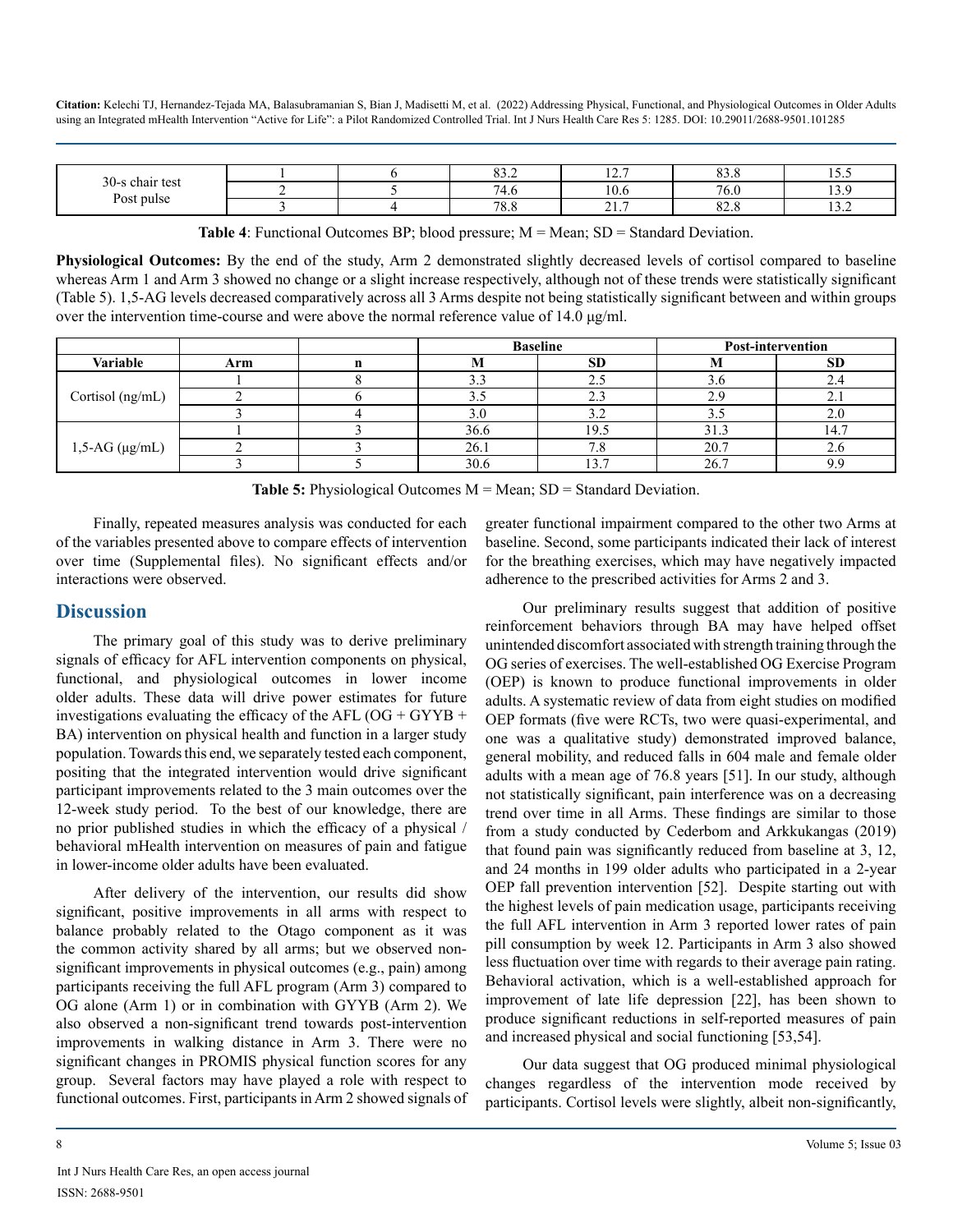elevated by the end of the study compared to baseline in Arms 1 and 3, while 1,5-AG levels were slightly reduced in all arms. Exercise has previously been shown to increase levels of 1,5- AG, however our study findings indicate a counterintuitive alignment between 1,5-AG and cortisol [50]. So, while the full AFL intervention might lead to improvements in pain, it is possible that participants experienced psychological stress due to intervention burden. Interestingly, increasing cortisol trends appeared to be offset by GYYB that has been linked to control of pain, improvements in stress and fatigue, and metabolic alterations [19,55-57]. For example, yogic practices reduced salivary cortisol levels among recovering breast cancer patients who had completed radiotherapy [58], while yogic breathing led to acute changes in salivary biomolecules associated with immune response (including tumor suppressors) as measured by proteomic analysis [59]. To our knowledge, there have been no previous studies conducted that correlated the levels of 1,5-AG and yoga practice in older adults. Future studies in a larger number of older participants will be helpful to determine the possible interaction effects of the multimodal intervention on physical, functional, and physiological outcomes, as our conclusions are currently limited by the small sample size of the study.

**Strengths:** A strength of the present study is the inclusion of comprehensive, validated instruments to assess self-reported health measures in a real-life setting of community dwelling older adults. The combination of self-reported data collected through both the mHealth application and PROMIS questionnaires administered by the study coordinator may have helped to circumvent reporting bias by one or both parties. The addition of biometric measurements contributed another level of validation to reports of pain and discomfort.

**Limitations:** As this was a small pilot study, it was not powered appropriately. Preliminary changes in health-related outcomes related to the AFL intervention were not considered clinically relevant due to the small sample size of the pilot study. This prevented determination of significance needed for robust hypothesis testing and for generalizability of study findings. Another unforeseen issue that affected participation, engagement, and post-intervention data collection was the housing instability of our participants that forced some to move or resulted in significant distress during the study period. Unfortunately, we were not able to address those issues as they were beyond the control of the research team. Finally, while trends from this study suggest that the combined AFL intervention produces benefits related to pain, mobility, and stress in lower-income older adults, we still lack a complete understanding of how interactions between the three components influence health-related behaviors and adherence to the prescribed changes [60]. Future modifications to this program may focus on developing an abbreviated version of this intervention (with regards to both time and participant effort) in

consideration of the challenges faced by older adults living in lowincome communities. While our study was to assess feasibility, future studies should extend the follow-up period to at least 16 weeks to determine overall intervention effects.

# **Conclusion**

Older adults with lower incomes experience significant disparities with respect to their health status (in particular, incidence of chronic disease) as well as access to programs that would support healthy behaviors for managing pain and fatigue. Modified, non-pharmacological interventions that incorporate mHealth options are needed for older community-dwelling individuals that 1) are cost effective, 2) reduce the need for travel, and 3) combat stress-related behaviors (e.g., social isolation) that would impede adoption of healthy activities). While the benefits of OG are well established, data from this pilot study suggest the addition of BA can help to further improve health outcomes. Future studies should validate the efficacy of OG / BA with or without GYYB in larger groups of older adults to power for significance and explore additional intervention modifications that would help address unique barriers experienced by a lower-income, older population.

# **Acknowledgement**

We would like to express our gratitude to Dr. Kathryn VanRavenstein, PhD, FNP, who at the time of study initiation was affiliated with the Medical University of South Carolina and provided assistance with study development and recruitment, Program Coordinators, MaryChris Pittman and Margaret Prentice who provided management and oversight for the conduct of this pilot study. Additionally, we would like to acknowledge Frank Treiber, Ph.D., Co-Director of the Technology Applications Center for Healthful Lifestyles (TACHL) at the Medical University of South Carolina (MUSC). Dr. Treiber assisted with design of the mHealth application for intervention delivery.

# **Funding**

Funding for the research reported in this article was provided by (1) the National Institutes of Health / National Institute of Nursing Research (NIH / NINR)-supported Symptoms Self-Management Center (SSMC) located at the Medical University of South Carolina (MUSC). This award (P20 NR016575) was originally held by Dr. Kathryn VanRavenstein and is now overseen by Dr. Teresa Kelechi, the current Program Director of the MUSC SSMC; (2) the MUSC South Carolina Clinical & Translational Research Institute (SCTR; UL1RR029882 and UL1TR000062). The funders did not provide any input for the study design and played no role in the interpretation of data or approval of this article. The content of this manuscript is solely the responsibility of the authors and does not necessarily represent the official views of the NIH/NINR.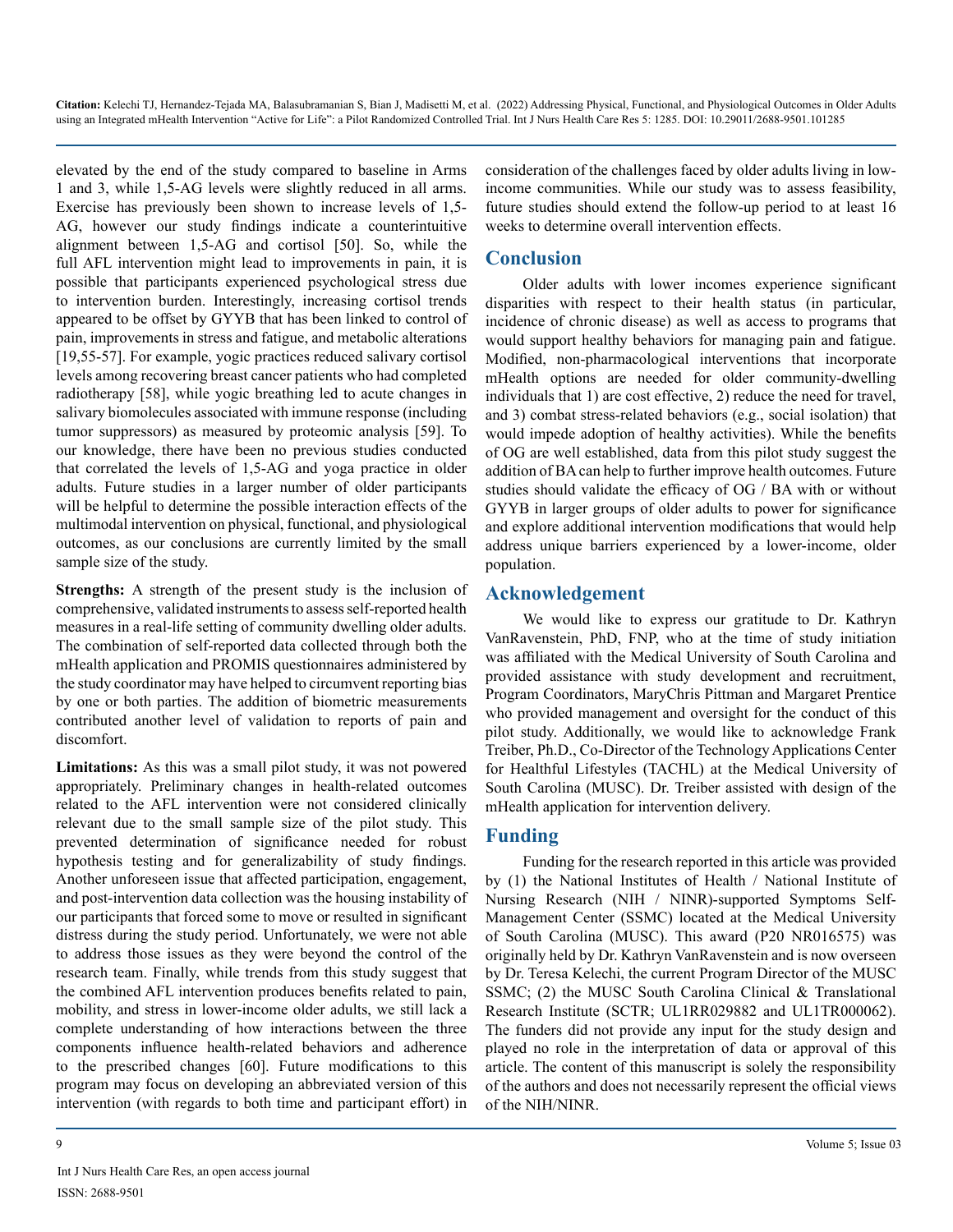#### **References**

- **1.** [Stolz E, Mayerl H, Waxenegger A, Freidl W \(2017\) Explaining the](https://pubmed.ncbi.nlm.nih.gov/29020312/)  [impact of poverty on old-age frailty in Europe: material, psychosocial](https://pubmed.ncbi.nlm.nih.gov/29020312/)  [and behavioural factors. Eur J Public Health 27: 1003-1009.](https://pubmed.ncbi.nlm.nih.gov/29020312/)
- **2.** [National Center for Health Statistics \(2021\) Percent of U.S. Adults](https://www.cdc.gov/nchs/health_policy/adult_chronic_conditions.htm)  [55 and Over with Chronic Conditions \[Internet\]. Centers for Disease](https://www.cdc.gov/nchs/health_policy/adult_chronic_conditions.htm)  [Control and Prevention.](https://www.cdc.gov/nchs/health_policy/adult_chronic_conditions.htm)
- **3.** [National Center for Chronic Disease Prevention and Health Promotion](https://www.cdc.gov/chronicdisease/resources/publications/factsheets/promoting-health-for-older-adults.htm)  [\(2020\) Promoting Health for Older Adults \[Internet\]. Centers for](https://www.cdc.gov/chronicdisease/resources/publications/factsheets/promoting-health-for-older-adults.htm)  [Disease Control and Prevention.](https://www.cdc.gov/chronicdisease/resources/publications/factsheets/promoting-health-for-older-adults.htm)
- **4.** [Cubanski J, Wyatt K, Damico A, Neuman T \(2018\) How Many Seniors](https://www.kff.org/medicare/issue-brief/how-many-seniors-live-in-poverty/)  [Live in Poverty? Henry J. Kaiser Family Foundation.](https://www.kff.org/medicare/issue-brief/how-many-seniors-live-in-poverty/)
- **5.** [Li Z, Dalaker J \(2021\) Poverty among americans aged 65 and older](https://sgp.fas.org/crs/misc/R45791.pdf)  [\[Internet\]. Congressional Research Service.](https://sgp.fas.org/crs/misc/R45791.pdf)
- **6.** [Maresova P, Javanmardi E, Barakovic S, Barakovic Husic J, Tomsone](https://pubmed.ncbi.nlm.nih.gov/31675997/)  [S, et al. \(2019\) Consequences of chronic diseases and other](https://pubmed.ncbi.nlm.nih.gov/31675997/)  [limitations associated with old age – a scoping review. BMC Public](https://pubmed.ncbi.nlm.nih.gov/31675997/) [Health 19: 1431.](https://pubmed.ncbi.nlm.nih.gov/31675997/)
- **7.** [Nakai Y, Makizako H, Kiyama R, Tomioka K, Taniguchi Y, et al. \(2019\)](https://www.ncbi.nlm.nih.gov/pmc/articles/PMC6518051/)  [Association between Chronic Pain and Physical Frailty in Community-](https://www.ncbi.nlm.nih.gov/pmc/articles/PMC6518051/)[Dwelling Older Adults. Int J Environ Res Public Health 16: 1-9.](https://www.ncbi.nlm.nih.gov/pmc/articles/PMC6518051/)
- **8.** [Dahlhamer J, Lucas J, Zelaya C, Nahin R, Mackey S, et al. \(2018\)](https://pubmed.ncbi.nlm.nih.gov/30212442/)  [Prevalence of Chronic Pain and High-Impact Chronic Pain Among](https://pubmed.ncbi.nlm.nih.gov/30212442/)  [Adults -United States, 2016. Centers Dis Control Prev Morb Mortal](https://pubmed.ncbi.nlm.nih.gov/30212442/)  [Wkly Rep 67: 1001-1006.](https://pubmed.ncbi.nlm.nih.gov/30212442/)
- **9.** [Meng H, Hale L, Friedberg F \(2010\) Prevalence and predictors of](https://www.ncbi.nlm.nih.gov/pmc/articles/PMC2981161/)  [fatigue in middle-aged and older adults: evidence from the health and](https://www.ncbi.nlm.nih.gov/pmc/articles/PMC2981161/)  [retirement study. J Am Geriatr Soc 58: 2033-2034.](https://www.ncbi.nlm.nih.gov/pmc/articles/PMC2981161/)
- **10.** [Hardy SE, Studenski SA \(2010\) Qualities of fatigue and associated](https://pubmed.ncbi.nlm.nih.gov/20538185/)  [chronic conditions among older adults. J Pain Symptom Manage 39:](https://pubmed.ncbi.nlm.nih.gov/20538185/)  [1033-1042.](https://pubmed.ncbi.nlm.nih.gov/20538185/)
- **11.** [Miaskowski C, Blyth F, Nicosia F, Haan M, Keefe F, et al. \(2020\) A](https://pubmed.ncbi.nlm.nih.gov/31846035/) [Biopsychosocial Model of Chronic Pain for Older Adults. Pain Med 21:](https://pubmed.ncbi.nlm.nih.gov/31846035/) [1793-1805.](https://pubmed.ncbi.nlm.nih.gov/31846035/)
- **12.** [Butera KA, Roff SR, Buford TW, Cruz-Almeida Y \(2019\) The impact of](https://pubmed.ncbi.nlm.nih.gov/30992680/) [multisite pain on functional outcomes in older adults: biopsychosocial](https://pubmed.ncbi.nlm.nih.gov/30992680/)  [considerations. J Pain Res 12: 1115-1125.](https://pubmed.ncbi.nlm.nih.gov/30992680/)
- **13.** [Cai Y, Leveille SG, Shi L, Chen P, You T \(2020\) Chronic Pain and Risk](https://pubmed.ncbi.nlm.nih.gov/33000168/)  [of Injurious Falls in Community-Dwelling Older Adults. J Gerontol A](https://pubmed.ncbi.nlm.nih.gov/33000168/) [Biol Sci Med Sci 76: e179-e186.](https://pubmed.ncbi.nlm.nih.gov/33000168/)
- **14.** [Crowe M, Jordan J, Gillon D, McCall C, Frampton C, et al. \(2017\) The](https://pubmed.ncbi.nlm.nih.gov/28475222/)  [prevalence of pain and its relationship to falls, fatigue, and depression](https://pubmed.ncbi.nlm.nih.gov/28475222/)  [in a cohort of older people living in the community. J Adv Nurs 73:](https://pubmed.ncbi.nlm.nih.gov/28475222/)  [2642-2651.](https://pubmed.ncbi.nlm.nih.gov/28475222/)
- **15.** [Domenichiello AF, Ramsden CE \(2019\) The silent epidemic of chronic](https://pubmed.ncbi.nlm.nih.gov/31004724/)  [pain in older adults. Prog Neuropsychopharmacol Biol Psychiatry 93:](https://pubmed.ncbi.nlm.nih.gov/31004724/)  [284-290.](https://pubmed.ncbi.nlm.nih.gov/31004724/)
- **16.** [Kechichian A, Lafrance S, Matifat E, Dubé F, Lussier D, et al. \(2020\)](https://pubmed.ncbi.nlm.nih.gov/34928239/)  [Multimodal Interventions Including Rehabilitation Exercise for Older](https://pubmed.ncbi.nlm.nih.gov/34928239/)  [Adults With Chronic Musculoskeletal Pain: A Systematic Review and](https://pubmed.ncbi.nlm.nih.gov/34928239/)  [Meta-analyses of Randomized Controlled Trials. J Geriatr Phys Ther](https://pubmed.ncbi.nlm.nih.gov/34928239/)  [45: 34-49.](https://pubmed.ncbi.nlm.nih.gov/34928239/)
- **17.** [Arkkukangas M, Söderlund A, Eriksson S, Johansson A-C \(2019\)](https://pubmed.ncbi.nlm.nih.gov/28244890/)  [Fall Preventive Exercise With or Without Behavior Change Support](https://pubmed.ncbi.nlm.nih.gov/28244890/)  [for Community-Dwelling Older Adults: A Randomized Controlled Trial](https://pubmed.ncbi.nlm.nih.gov/28244890/) [With Short-Term Follow-up. J Geriatr Phys Ther 42: 9-17.](https://pubmed.ncbi.nlm.nih.gov/28244890/)
- **18.** [Faber MJ, Bosscher RJ, Chin A Paw MJ, van Wieringen PC \(2006\)](http://europepmc.org/article/MED/16813773) [Effects of exercise programs on falls and mobility in frail and pre-frail](http://europepmc.org/article/MED/16813773)  [older adults: A multicenter randomized controlled trial. Arch Phys Med](http://europepmc.org/article/MED/16813773)  [Rehabil 87: 885-896.](http://europepmc.org/article/MED/16813773)
- **19.** [Ho LYW, Ng SSM \(2020\) Non-pharmacological interventions for](https://pubmed.ncbi.nlm.nih.gov/32101281/)  [fatigue in older adults: a systematic review and meta-analysis. Age](https://pubmed.ncbi.nlm.nih.gov/32101281/)  [Ageing 49: 341-351.](https://pubmed.ncbi.nlm.nih.gov/32101281/)
- **20.** [Patel NK, Newstead AH, Ferrer RL \(2012\) The effects of yoga on](https://pubmed.ncbi.nlm.nih.gov/22909385/) [physical functioning and health related quality of life in older adults:](https://pubmed.ncbi.nlm.nih.gov/22909385/)  [a systematic review and meta-analysis. J Altern Complement Med 18:](https://pubmed.ncbi.nlm.nih.gov/22909385/)  [902-917.](https://pubmed.ncbi.nlm.nih.gov/22909385/)
- **21.** [Saoji AA, Raghavendra BR, Manjunath NK \(2019\) Effects of yogic](https://pubmed.ncbi.nlm.nih.gov/29395894/)  [breath regulation: A narrative review of scientific evidence. J Ayurveda](https://pubmed.ncbi.nlm.nih.gov/29395894/)  [Integr Med 10: 50-58.](https://pubmed.ncbi.nlm.nih.gov/29395894/)
- **22.** [Polenick CA, Flora SR \(2013\) Behavioral activation for depression in](https://www.ncbi.nlm.nih.gov/pmc/articles/PMC3640887/)  [older adults: theoretical and practical considerations. Behav Anal 36:](https://www.ncbi.nlm.nih.gov/pmc/articles/PMC3640887/)  [35-55.](https://www.ncbi.nlm.nih.gov/pmc/articles/PMC3640887/)
- **23.** [Osborn R, Doty MM, Moulds D, Sarnak DO, Shah A \(2017\) Older](https://pubmed.ncbi.nlm.nih.gov/29140737/)  [Americans Were Sicker And Faced More Financial Barriers To Health](https://pubmed.ncbi.nlm.nih.gov/29140737/)  [Care Than Counterparts In Other Countries. Health Aff \(Millwood\) 36:](https://pubmed.ncbi.nlm.nih.gov/29140737/) [2123-2132.](https://pubmed.ncbi.nlm.nih.gov/29140737/)
- **24.** [Bradway M, Carrion C, Vallespin B, Saadatfard O, Puigdomènech](https://pubmed.ncbi.nlm.nih.gov/28465282/)  [E, et al. \(2017\) mHealth Assessment: Conceptualization of a Global](https://pubmed.ncbi.nlm.nih.gov/28465282/)  [Framework. JMIR mHealth uHealth 5: e60.](https://pubmed.ncbi.nlm.nih.gov/28465282/)
- **25.** [Pew Research Center \(2021\) Mobile Fact Sheet Who Owns](https://www.pewresearch.org/internet/fact-sheet/mobile/)  [Smartphones and Cellphones \[Internet\]. Pew Research Center:](https://www.pewresearch.org/internet/fact-sheet/mobile/)  [Information and Technology.](https://www.pewresearch.org/internet/fact-sheet/mobile/)
- **26.** [Haase KR, Cosco T, Kervin L, Riadi I, O'Connell ME \(2021\) Older](https://www.ncbi.nlm.nih.gov/pmc/articles/PMC8074950/)  [Adults' Experiences With Using Technology for Socialization During](https://www.ncbi.nlm.nih.gov/pmc/articles/PMC8074950/)  [the COVID-19 Pandemic: Cross-sectional Survey Study. JMIR aging](https://www.ncbi.nlm.nih.gov/pmc/articles/PMC8074950/)  [4: e28010.](https://www.ncbi.nlm.nih.gov/pmc/articles/PMC8074950/)
- **27.** [Aslam A, van Luenen S, Aslam S, van Bodegom D, Chavannes NH](https://www.sciencedirect.com/science/article/pii/S258891412030006X)  [\(2020\) A systematic review on the use of mHealth to increase physical](https://www.sciencedirect.com/science/article/pii/S258891412030006X)  [activity in older people. Clin eHealth 3: 31-39.](https://www.sciencedirect.com/science/article/pii/S258891412030006X)
- **28.** [Changizi M, Kaveh MH \(2017\) Effectiveness of the mHealth technology](https://www.sciencedirect.com/science/article/pii/S258891412030006X)  [in improvement of healthy behaviors in an elderly population-a](https://www.sciencedirect.com/science/article/pii/S258891412030006X)  [systematic review. MHealth 3: 51.](https://www.sciencedirect.com/science/article/pii/S258891412030006X)
- **29.** [Mansson L, Lundin-Olsson L, Skelton DA, Janols R, Lindgren H, et al.](https://bmcgeriatr.biomedcentral.com/articles/10.1186/s12877-020-01592-x) [\(2020\) Older adults' preferences for, adherence to and experiences of](https://bmcgeriatr.biomedcentral.com/articles/10.1186/s12877-020-01592-x)  [two self-management falls prevention home exercise programmes: a](https://bmcgeriatr.biomedcentral.com/articles/10.1186/s12877-020-01592-x)  [comparison between a digital programme and a paper booklet. BMC](https://bmcgeriatr.biomedcentral.com/articles/10.1186/s12877-020-01592-x)  [Geriatr 20: 209.](https://bmcgeriatr.biomedcentral.com/articles/10.1186/s12877-020-01592-x)
- **30.** [Stevens JA, Burns E \(2015\) A CDC Compendium of Effective Fall](https://www.cdc.gov/homeandrecreationalsafety/pdf/falls/CDC_Falls_Compendium-2015-a.pdf)  [Interventions: What Works for Community-Dwelling Older Adults \(3rd](https://www.cdc.gov/homeandrecreationalsafety/pdf/falls/CDC_Falls_Compendium-2015-a.pdf) [Edn\) \[Internet\]. Centers for Disease Control and Prevention.3rd edn](https://www.cdc.gov/homeandrecreationalsafety/pdf/falls/CDC_Falls_Compendium-2015-a.pdf)  [885-896.](https://www.cdc.gov/homeandrecreationalsafety/pdf/falls/CDC_Falls_Compendium-2015-a.pdf)
- **31.** Satchidananda SS (2002) Integral Yoga Hatha. Buckingham, VA: Integral Yoga Publications1-189.
- **32.** [Sundaravadivel Balasubramanian. Gentle Yoga & Yogic Breathing for](https://www.youtube.com/watch?v=nhAGBMCvtlY)  [Scleroderma Symptom Management \[Video\] \[Internet\].](https://www.youtube.com/watch?v=nhAGBMCvtlY)